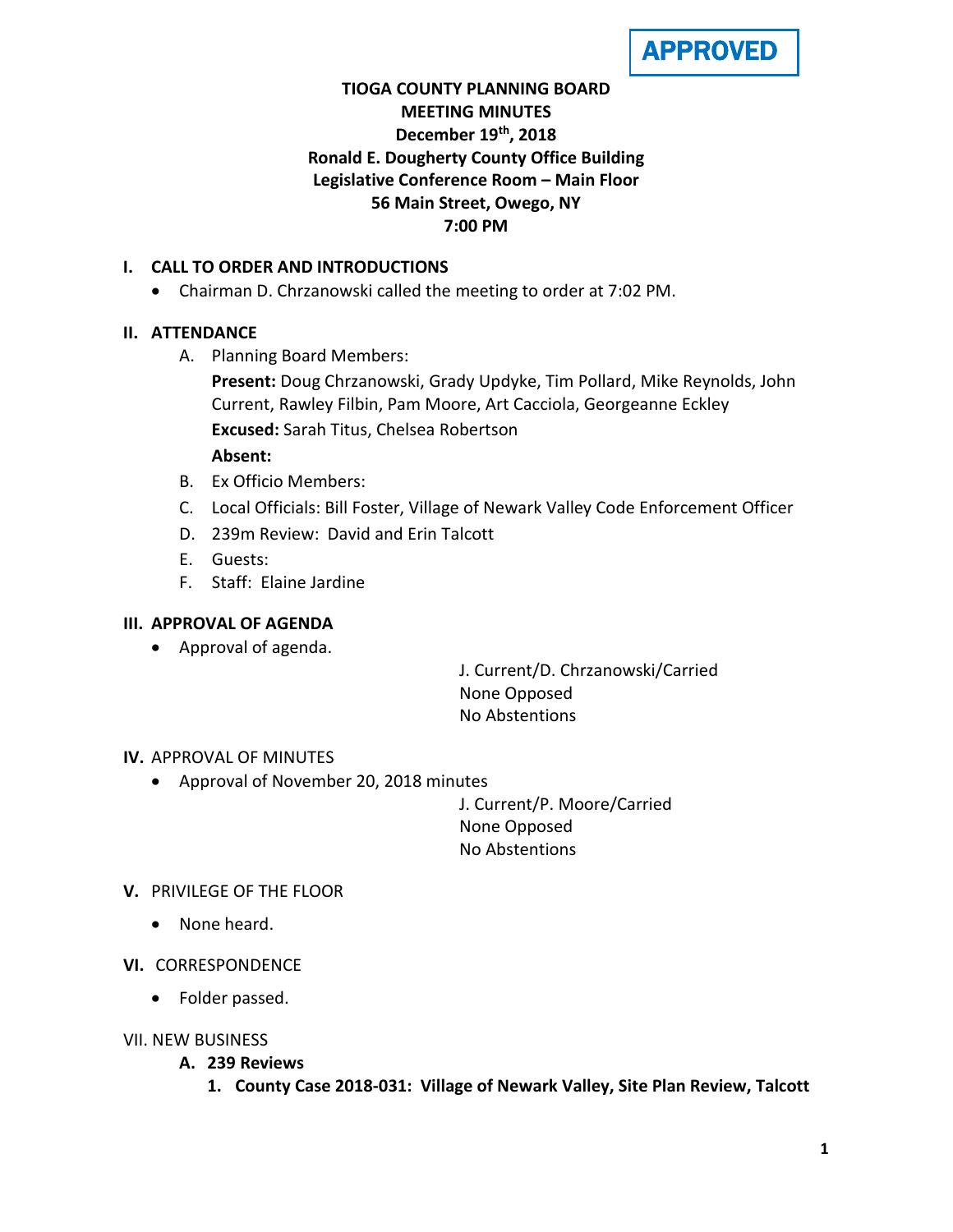# **APPROVED**

The applicant and owner of this currently vacant building wishes to rent the first floor space to a hair salon, Styled Just Right Spa and Salon, which will moving from its current location on N Main Street. The owner plan to convert the currently vacant second floor space into apartments. This building is connected to the village's municipal water system and has an existing septic system. Most of the building, with the exception of the very rear portion, is in the 500-year floodplain, therefore Flood Damage Prevention regulations are not applicable.

There will be four employees total connected with the salon business. Hours of operation are during the hours of 9:00 AM to 5:00 PM Monday through Saturday, by appointment only. Expected vehicle trip generation is 10 to 15 per day. There is only a few parking spots at most located to the rear of the building. Customer parking will be on street on State Route 38.

The neighborhood contains a mixture of commercial and residential uses. This proposal of a mixeduse building is appropriate for this downtown section of the Village of Newark Valley. It will put a currently vacant building back in productive use. Parking could become an issue in this busy traffic area, but this can be resolved by a variety of methods at the local level.

Staff recommends approval of the site plan review with the condition that the Village of Newark Valley submits the 239 referral to the NYS DOT Region 9 Site Plan Review Committee for their comment.

**Q. T. Pollard** – Does the existing septic system need to be checked out before it is used again? **A. E. Jardine** – I am unsure but it would be best to check with Tioga County Public Health's Environmental Health Division. **B. Foster** said he would do that tomorrow. **E. Jardine** stated that this condition could be added to the motion to recommend approval.

**M. Reynolds** stated that the Board of Trustees would tell the salon business that employees could park across the street in the municipal parking at the Village Green.

## **Motion to recommend approval of the Site Plan Review with the conditions noted:**

| P. Moore/J. Current/Carried |                 |
|-----------------------------|-----------------|
| <b>Yes</b>                  | 8               |
| No                          | O               |
| <b>Abstention</b>           | 1 (M. Reynolds) |

## **2. County Case 2018-030: Village of Spencer, Site Plan Review, Hodges**

The applicant is requesting Site Plan approval to establish and operate a real estate office at the stated residence. Realtor agents will rent various spaces in the existing house. Hours of operation will be 9:00 AM to 5:00 PM daily by appointment. A small business ground sign will be placed on the property, outside of the NYS DOT right of way.

The neighborhood is residential with a mix of commercial uses. The proposed in-home business will have little to no impact on the neighborhood and is an appropriate use for this main traffic corridor in the Village.

Staff recommends approval of the site plan review.

**Q. A. Cacciola** – What is the building to the north of this house with the parking lot? **A. D. Chrzanowski** – It is a church. You can see the steeple and its shadow on the aerial photograph.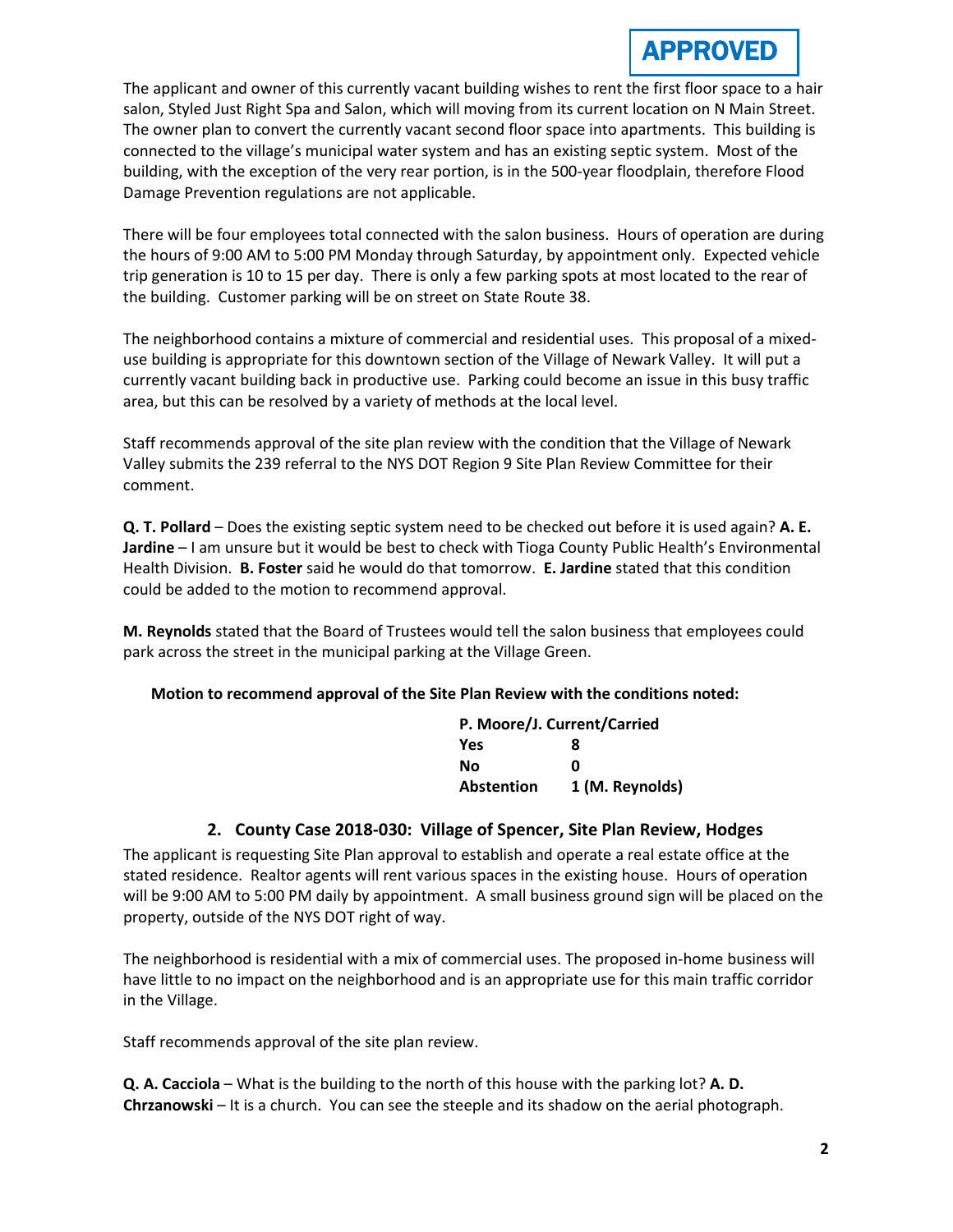

**Motion to recommend approval of the site plan review:**

**Eckley/J. Current/Not Carried Yes 9 No 0 Abstention 0**

## **VIII. REPORTS**

## **A. Local Bits and Pieces**

- **1. Town of Candor** A. Cacciola
	- Dollar General next to the Town Hall opened but is still getting power from a generator, as NYSEG has not yet installed their electric line.

## **2. Town of Nichols** – P. Moore

• P. Moore inquired about the Town of Nichol's Planning Board approval of the Renovus solar project. E. Jardine reported that the Planning Board did approve the project with the condition of obtaining a bond equal to the value of installation and demolition. Don't know if Renovus will move forward with this requirement.

## **3. Town of Berkshire** – T. Pollard

• No report.

## **4. Town of Tioga –** D. Chrzanowski

- No report.
- **5. Village of Waverly –** R. Filbin
	- Planning Board is starting on comprehensive plan.
- **6. Village of Owego** G. Eckley
	- No report.

## **7. Town of Newark Valley** – S. Titus

• Not in attendance.

## **8. Village of Newark Valley –** M. Reynolds

- Planning Board is still working comprehensive plan update
- Holiday Magic event was a success.
- **9. Town of Owego** J. Current
	- No report.
- **10. Town of Barton** G. Updyke
	- No report.